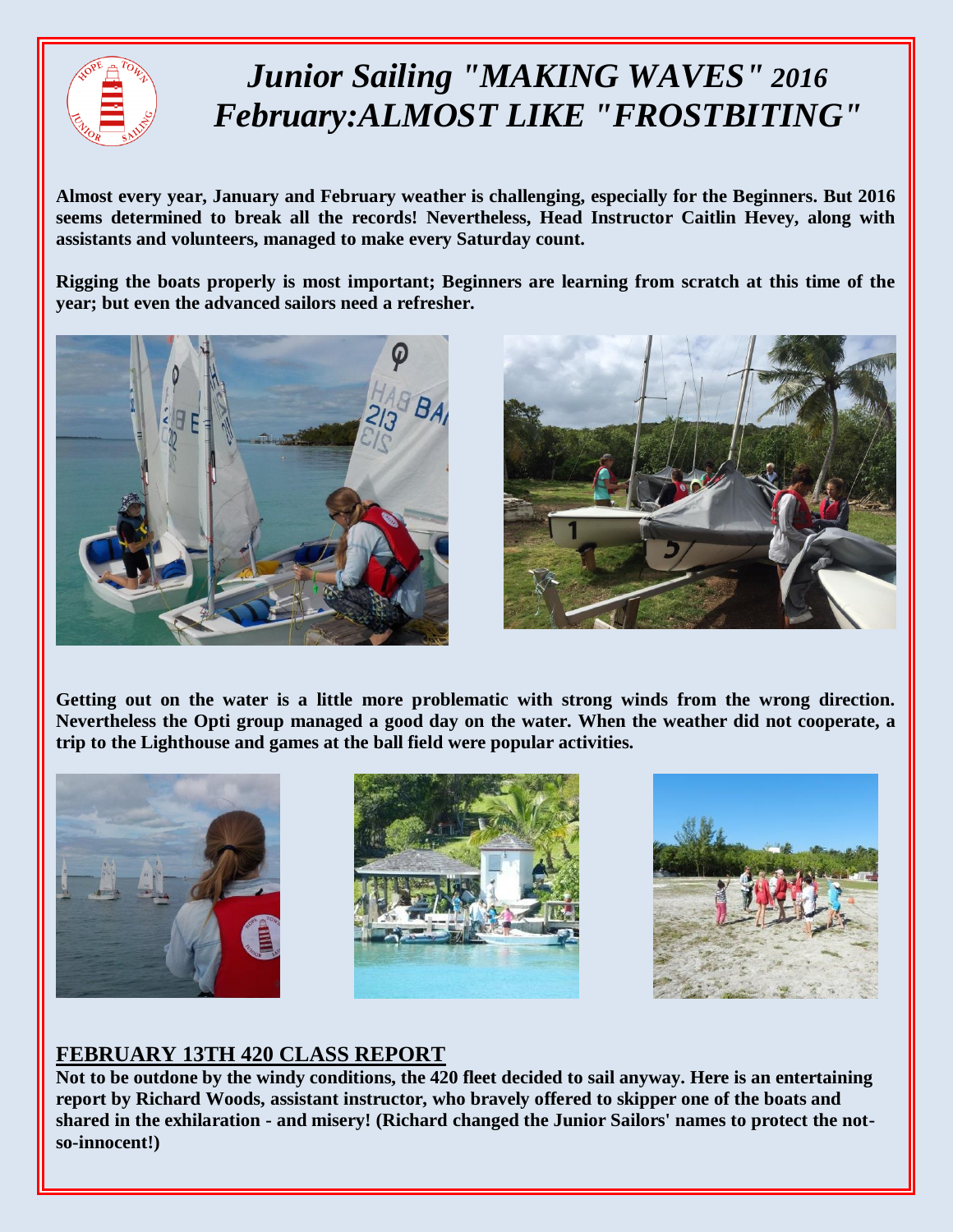*"Another Saturday, another day of sail training. Maybe it is a sign of the times, but of the twelve I have been teaching eleven have been girls. Maybe it's just that boys have more opportunities for sporting activities.*



*The weather today was marginal at best. 20 knots and building, although the sun and warm, clear Bahamian water made it deceptively inviting. Even so, cancelling the beginners and intermediates was a no brainer.*

*So six advanced sailors rigged the three 420's and they sailed away, escorted by four instructors in three safety boats. Hopetown has a very narrow entrance which is, of course, very busy with ferries and cruising boats, never mind fishermen. So it was quite a challenge to sail out, but all managed it safely, despite much laughing and shrieking.*



*No sooner had they all cleared the entrance when it all started to fall apart - literally. We suddenly realized the shrieking from one boat had taken on a more intense tone, motoring over we found they had lost a shroud, it had failed at the swage - as they always do. Fortunately the girls were quick enough to get the mainsail down before the mast broke. One safety boat towed them to shore.*

*Minutes later a second boat capsized, right in the harbour entrance. The boat stayed on its side a long time because David didn't want to fall into the water and get wet. And it is impossible to right a boat when someone is hanging on the high side.* 

*Worse, it is also very easy to then turtle the boat. And a turtled boat is very much harder to right than one on its side. Eventually, after some "insistent instruction" from us he fell in and of course Jane was then able to right it very quickly, David being "scooped in" as it came upright. But by now the boat was too close to the shore for safety so we pulled them away.*

*We got the two remaining boats to sail a mile up to windward and we all landed on the beach and took stock. Debbie had cut her hand and decided not to sail any more. So we had 5 in two boats. We put three girls in one while David, being the smallest and least experienced, Susan and I went in the other. The wind had increased still further, so we decided to sail straight home downwind.*

*We set off on a fast plane with me explaining to Susan how to steer "downhill" in waves and how to stop the boat rolling. But ultimately to no avail, I think we both realised simultaneously we were about to capsize (David was oblivious) and sure enough we rolled in. I didn't think there was anything Susan could have done differently, it was just one of those things - like skidding a car on an icy road.*

*Annoyingly David once again tried to stay dry and hung onto the upper gunwale. Susan had been thrown out at the stern which left me to try to right the boat. She forced David into the water while I swam the boat head to wind and then, as before, it was easy to right it and in doing so both Susan and David were scooped in.*

*Of course it would have been easier if Susan had gone to the bow to get it head to wind. Even easier if there had been righting lines under the gunwales that I could have pulled on to "walk up" the boat. They are what I always fit on my own boats and I suggest you do the same.*

*I thought it strange we had no safety boat near us, looking round we saw the other boat was still sailing, but it seemed low in the water and the safety boats were standing by. Later I learnt the girls had flooded their boat but had not capsized. We all got home safely, everyone soaking wet - even the other instructors were more than "damp".*